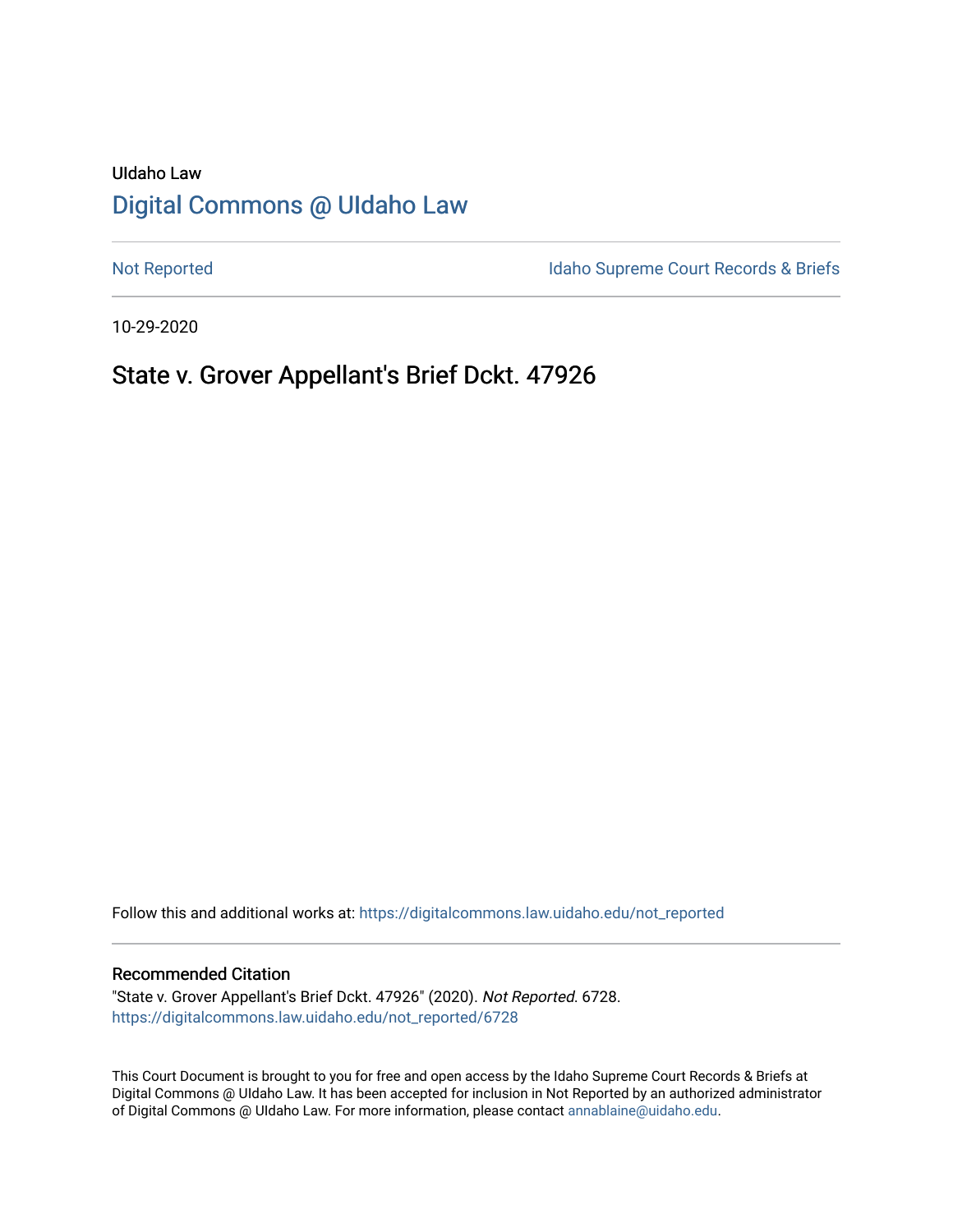Electronically Filed 10/29/2020 10:36 AM Idaho Supreme Court Melanie Gagnepain, Clerk of the Court By: Murriah Clifton, Deputy Clerk

ERIC D. FREDERICKSEN State Appellate Public Defender I.S.B. #6555

BEN P. MCGREEVY Deputy State Appellate Public Defender I.S.B. #8712 322 E. Front Street, Suite 570 Boise, Idaho 83702 Phone: (208) 334-2712 Fax: (208) 334-2985 E-mail: documents@sapd.state.id. us

### IN THE SUPREME COURT OF THE STATE OF IDAHO

| STATE OF IDAHO,            |                                |
|----------------------------|--------------------------------|
| Plaintiff-Respondent,      | NO. 47926-2020                 |
| V.                         | BONNER COUNTY NO. CR-2017-5550 |
| <b>JOEL EDWARD GROVER,</b> | <b>APPELLANT'S BRIEF</b>       |
| Defendant-Appellant.       |                                |

## STATEMENT OF THE CASE

 $\lambda$ 

Nature of the Case

When he was vertex of the Joel Edward Grover pleaded guilty to felony possession of a controlled substance, methamphetamine. The district court imposed a unified sentence of four years, with two years fixed, and retained jurisdiction. The district court later suspended the sentence and placed Mr. Grover on supervised probation for a period of two years. Mr. Grover subsequently admitted to violating his probation in three different hearings, and the district court ultimately revoked probation and retained jurisdiction. In this appeal, Mr. Grover asserts that the district court abused its discretion when it revoked his probation and retained jurisdiction.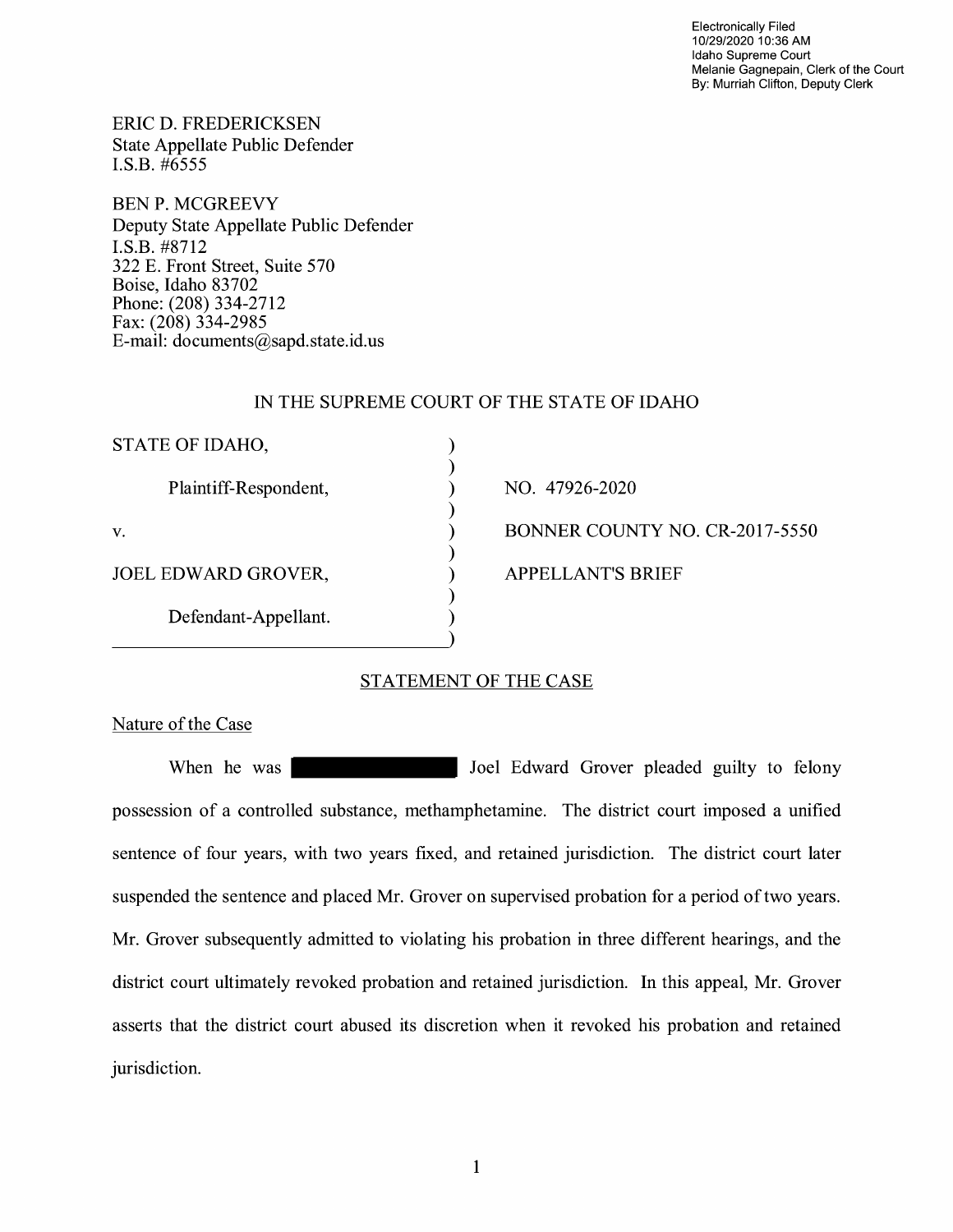# Statement of the Facts & Course of Proceedings

A probation and parole officer contacted the Bonner County Sheriffs Office, and reported that Mr. Grover was in custody for a probation violation following a probation search. *(See* File Review Presentence Report, 1/11/18 *(hereinafter,* PSI), p.1.) At the time, Mr. Grover was on supervised probation in Bonner County No. CR-2016-6262. *(See* PSI, p.2; R., pp.79-80.) A deputy contacted the probation officer at the Country Inn, and the probation officer stated she had received information that Mr. Grover was staying at the Country Inn instead of his reported address. *(See* PSI, p.1.) The probation officer found Mr. Grover hiding under the bed in the room he shared. *(See* PSI, p.1.) Mr. Grover admitted that a methamphetamine pipe was under the bed, but denied owning the pipe. *(See* PSI, p.1.) Mr. Grover's roommate admitted to having a marijuana pipe in his suitcase. (PSI, p.1.) The officers confiscated the pipes and took Mr. Grover to the Bonner County Detention Center. *(See* PSI, p.1.)

The State charged Mr. Grover by Information with felony possession of a controlled substance, methamphetamine, misdemeanor unlawful possession of drug paraphernalia, and a persistent violator sentencing enhancement. (R., pp.60-62.) Pursuant to a plea agreement, he pleaded guilty to an amended charge of felony possession of a controlled substance, methamphetamine. *(See* R., pp.79-80, 85-95, 99.) The district court imposed a unified sentence of four years, with two years fixed, and retained jurisdiction. (R., pp.113-16.) Mr. Grover filed an Idaho Criminal Rule 35 motion for a reduction of sentence, which the district court denied. (R., pp.117-18, 123-24.)

After Mr. Grover participated in a "rider" and made the program's honor unit, the district court suspended the sentence and placed him on supervised probation for a period of two years. (R., pp.129-35; *see* Addendum to the Presentence Investigation, filed 10/15/18, p.2; R., p.127.)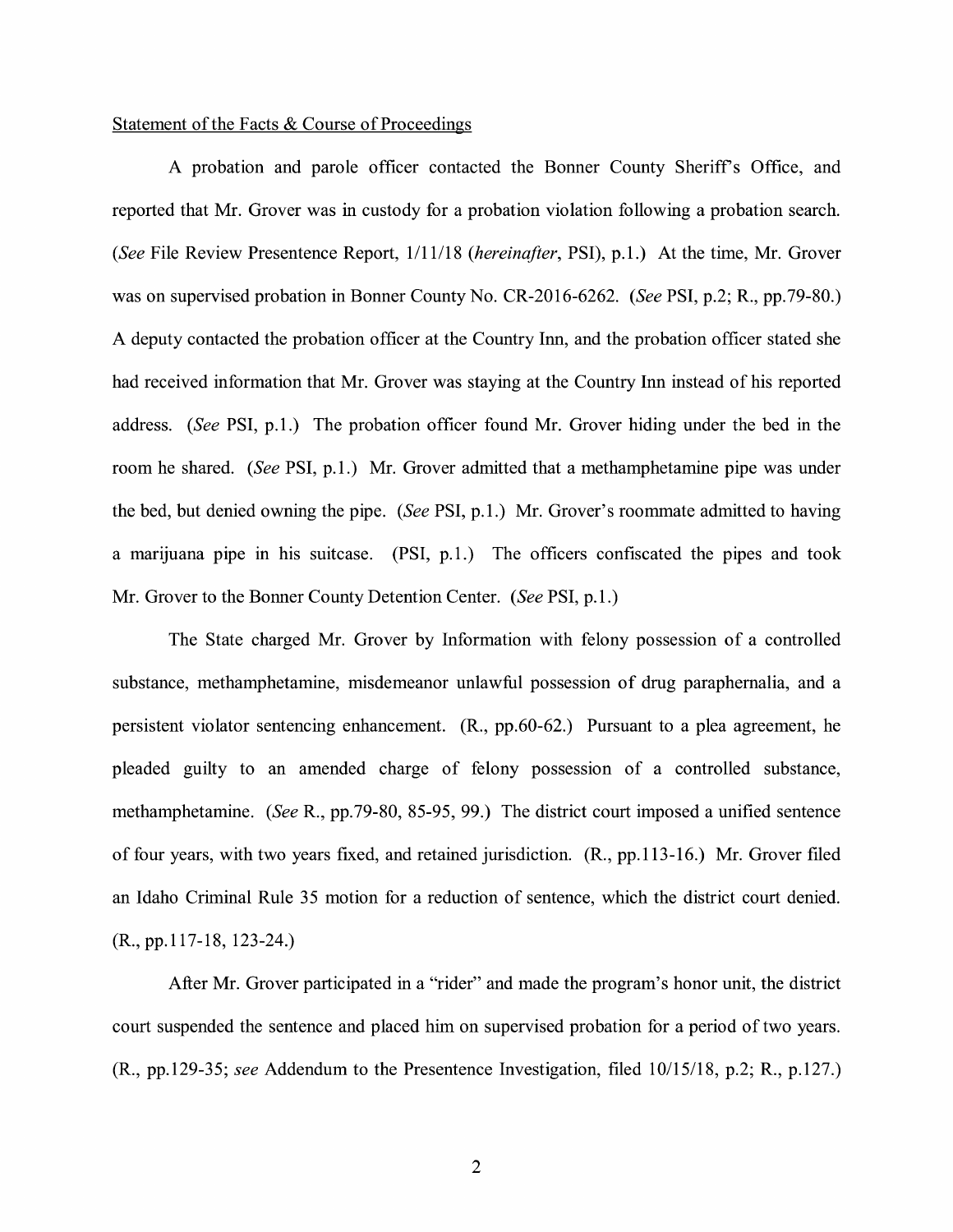About three weeks later, the State filed a Motion to Revoke Probation, alleging Mr. Grover had violated the terms and conditions of his probation. (R., pp.136-38.) He admitted to violating his probation by not reporting to probation and parole after his release from jail. *(See* R., pp.137-38, 158.) The district court continued Mr. Grover on probation. **(R.,** pp.163-66.)

About two months later, the State filed a second Motion to Revoke Probation, alleging Mr. Grover had violated the terms and conditions of his probation. **(R.,** pp.174-76.) He initially denied the allegations. *(See* R., p.193.) Mr. Grover subsequently admitted to violating his probation by not reporting to probation and parole after his release from jail. *(See* R., pp.175-76, 195.) The district court continued Mr. Grover on probation, with the additional term that he immediately report to probation. (R., pp.197-99.)

Six months later, the State filed a third Motion to Revoke Probation, alleging Mr. Grover had violated the terms and conditions of his probation. (R., pp.201-03.) Mr. Grover initially denied the allegations. *(See* R., p.221.) He then admitted to violating his probation through four separate instances of absconding from supervision. (Tr., p.5, L.21 - p.6, L.20; *see* R., pp.202-03, 233.) The district court accepted Mr. Grover's admissions. (Tr., p.6, Ls.21-24.)

Mr. Grover recommended that the district court continue him on probation, with some local jail time. *(See* Tr., p.9, L.6 - p.10, L.5.) Defense counsel suggested that executing the sentence or retaining jurisdiction would hinder treating Mr. Grover's serious heart problems. *(See* Tr., p.8, L.24 - p.9, L.21.) Mr. Grover's probation officer had recommended that, if Mr. Grover were found to have violated his probation, he be considered for a retained jurisdiction. *(See* R., p.203.) The State recommended that the district court revoke probation and execute the sentence. *(See* Tr., p.7, Ls.17-25.) The district court revoked Mr. Grover's probation and retained jurisdiction. (R., pp.234-39.)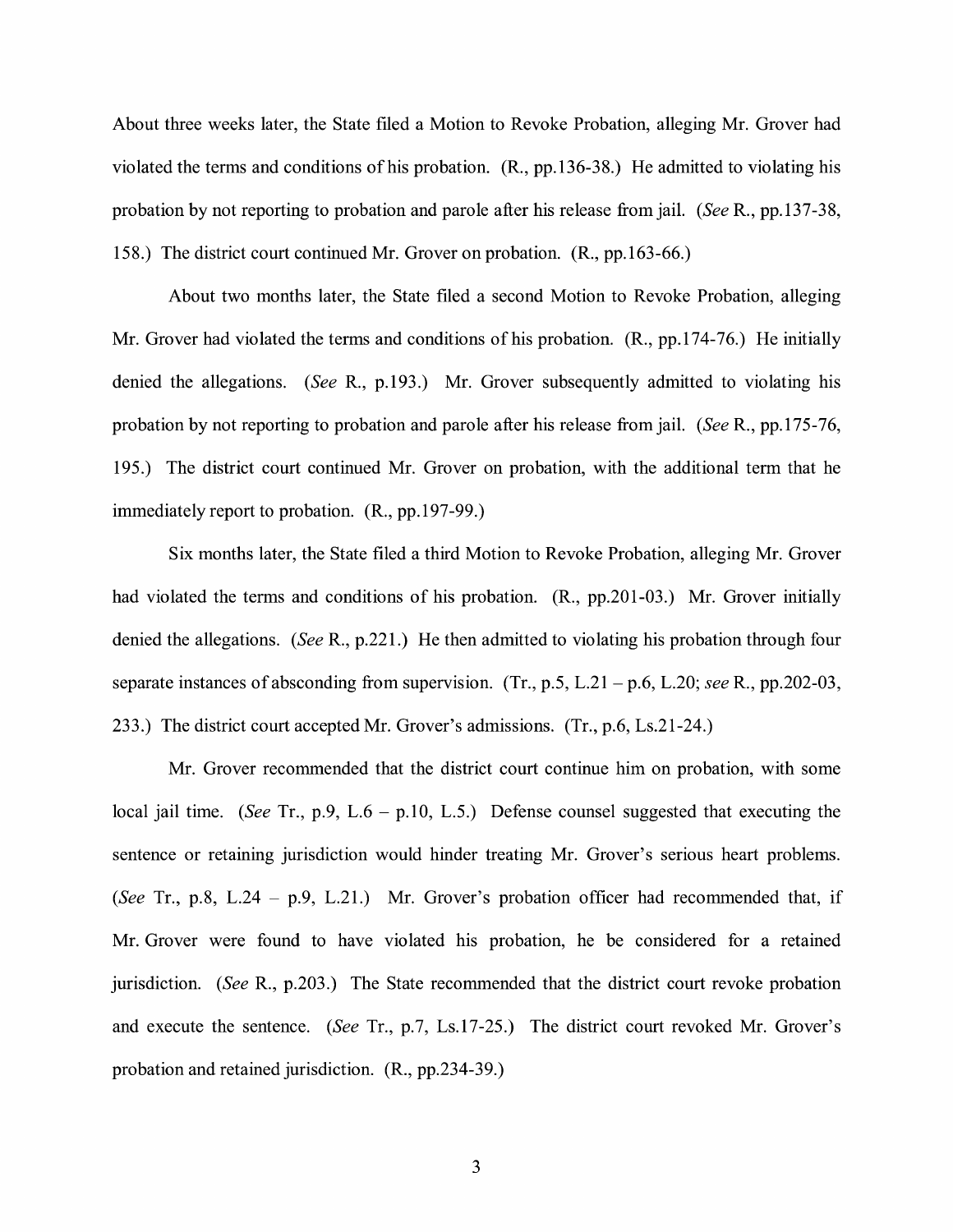Mr. Grover filed a Notice of Appeal timely from the Disposition Judgment, Probation Violation(s).<sup>1</sup> (R., pp.244-46.)

#### **ISSUE**

Did the district court abuse its discretion when it revoked Mr. Grover's probation and retained jurisdiction?

## ARGUMENT

## The District Court Abused Its Discretion When It Revoked Mr. Grover's Probation And Retained Jurisdiction

Mr. Grover asserts that the district court abused its discretion when it revoked his probation and retained jurisdiction. The district court should have instead followed Mr. Grover's recommendations and continued him on probation, with some local jail time. *(See* Tr., p.9, L.6 p.10, L.5.)

A district court is empowered by statute to revoke a defendant's probation under certain circumstances. LC. §§ 19-2602, 19-2603 & 20-222. "A district court's decision to revoke probation will not be overturned on appeal absent a showing that the court abused its discretion." *State v. Sanchez,* 149 Idaho 102, 105 (2009). In reviewing a district court's discretionary decision, appellate courts conduct an inquiry to determine whether the district court correctly perceived the issue as one of discretion, acted within the boundaries of its discretion, acted consistently with the applicable legal standards, and reached its decision by an exercise of reason. *Lunneborg v. My Fun Life,* 163 Idaho 856, 863 (2018).

Appellate courts use a two-step analysis in reviewing a probation revocation proceeding. *Sanchez,* 149 Idaho at 105. First, the appellate court determines "whether the defendant violated

 $1$  Mr. Grover also filed a Motion for Reduction of Sentence Pursuant to I.C.R. 35, which the district court denied. (R., pp.240-43.)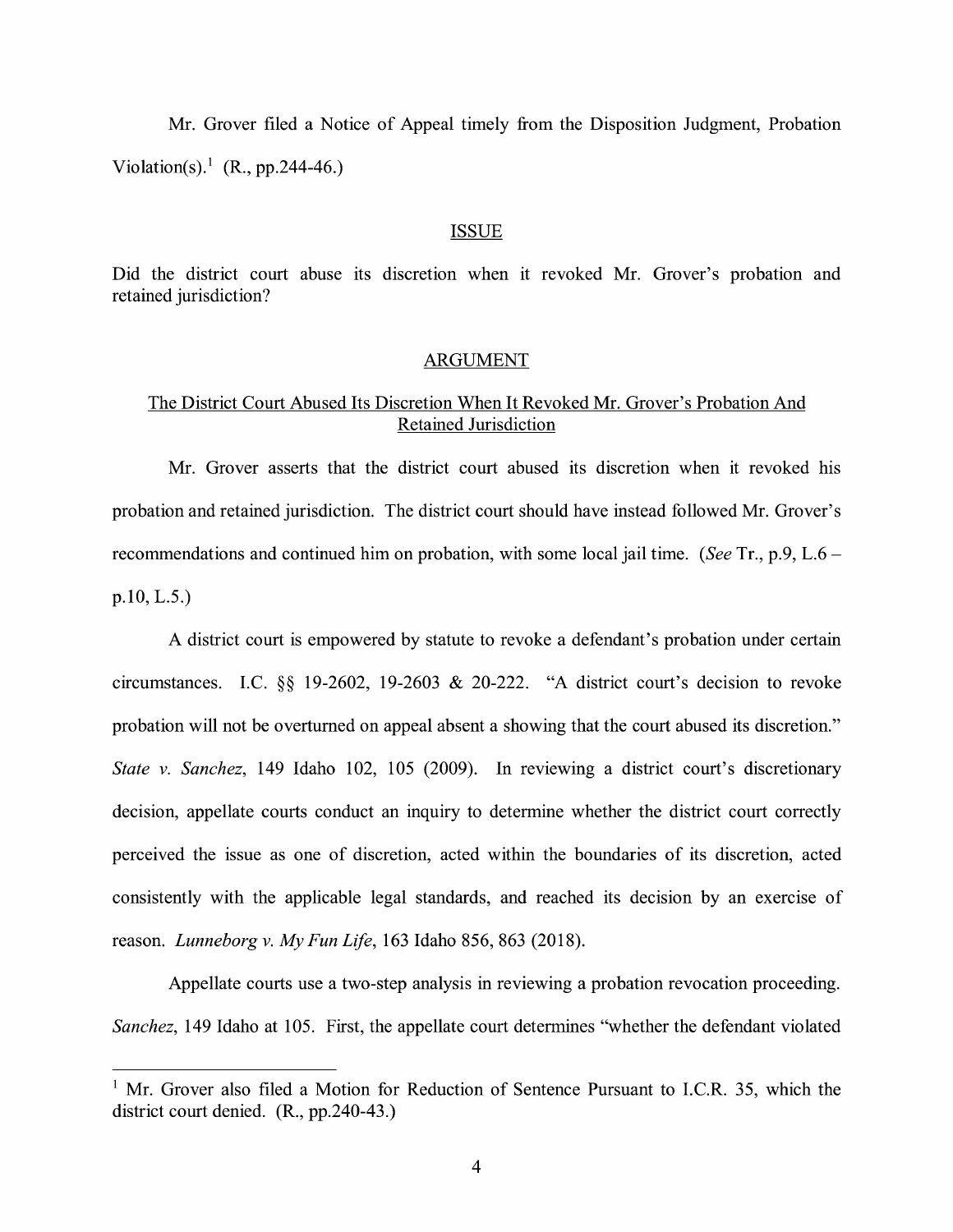the terms of his probation." *Id.* "If it is determined that the defendant has in fact violated the terms of his probation, the second question is what should be the consequences of that violation." *Id.* 

Mr. Grover concedes he admitted to violating his probation by absconding from supervision. (Tr., p.5, L.21 - p.6, L.20; *see* R., pp.202-03, 233.) When a probationer admits to a direct violation of his probation agreement, no further inquiry into the question is required. *State v. Peterson,* 123 Idaho 49, 50 (Ct. App. 1992). Thus, this Court may go to the second step of the analysis and determine whether the district court abused its discretion when it revoked Mr. Grover's probation. *State v. Hoskins,* 131 Idaho 670, 672 (Ct. App. 1998) (internal citations omitted). As Idaho's appellate courts have held, "[i]f a knowing and intentional probation violation has been proved, a district court's decision to revoke probation will be reviewed for an abuse of discretion." *Sanchez,* 149 Idaho at 106 (quoting *State v. Leach,* 135 Idaho 525, 529 (Ct. App. 2001)).

However, probation may not be revoked arbitrarily. *State v. Adams,* 115 Idaho 1053, 1055 (Ct. App. 1989). The purpose of probation is to provide an opportunity to be rehabilitated under proper control and supervision. *Peterson,* 123 Idaho at 50. Thus, in determining whether to revoke probation, a court must consider whether probation is meeting the objective of rehabilitation while also providing adequate protection for society. *State v. Upton,* 127 Idaho 274, 275 (Ct. App. 1995). The district court may revoke probation if it reasonably concludes from the defendant's conduct that probation is not achieving its rehabilitative purpose. *Adams,*  114 Idaho at 1055. The district court may consider the defendant's conduct both before and during the probationary period. *State v. Roy,* 113 Idaho 388, 392 (Ct. App. 1987).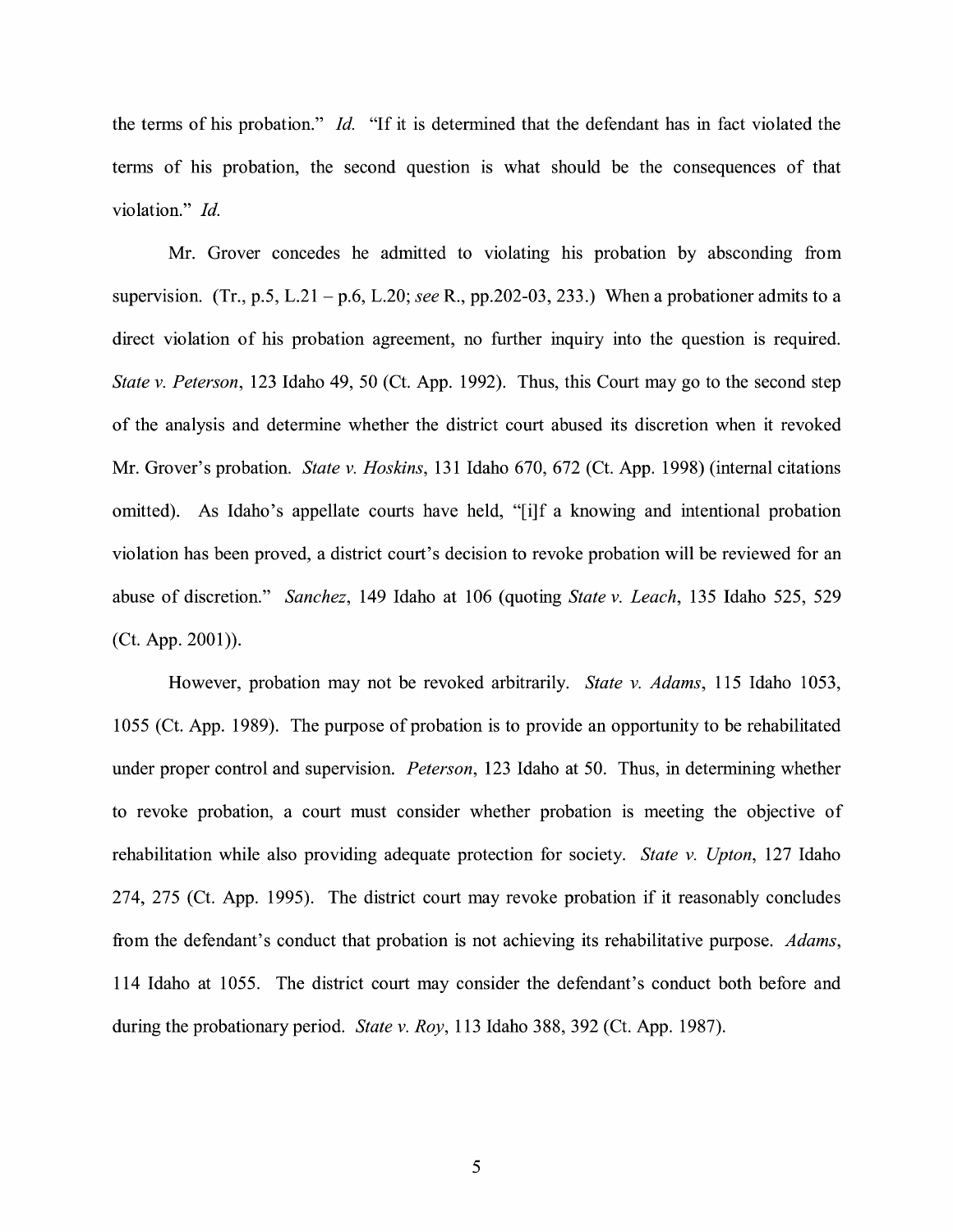In this case, Mr. Grover's counsel explained that Mr. Grover was suffering from serious heart problems. Defense counsel provided the district court a letter from Mr. Grover's doctor, who wrote that Mr. Grover "has congestive heart failure with a nonischemic cardiomyopathy and very poor heart function." (Letter from Gregory D. Pennock, MD, FACC, FASE, Kootenai Heart Clinics Northwest, 3/29/19 *(hereinafter,* Letter from Dr. Pennock).) Dr. Pennock stated, "From a medical standpoint, he needs ongoing close follow-up to optimize his cardiac medications." (Letter from Dr. Pennock.)

At the disposition hearing, Mr. Grover's counsel told the district court, "I do have proof that my client was in the hospital at least twice as recently as January of 2020." (Tr., p.8, L.24 - - p.9, L.1.) Defense counsel also stated: "He's very ill. He's not trying to run, he's not trying to commit new crimes. His current heart condition from what I understand could be potentially fatal." (Tr., p.9, Ls.2-5.) Per defense counsel, "He's hoping the Court will give him local time of some sort, grant him furloughs once he gets his medical appointments set up and then just close his case." (Tr., p.9, Ls.7-10.)

Mr. Grover's counsel did not think that "imposition or even a rider would be appropriate at this point" for Mr. Grover, "based on his age and his medical condition." (Tr., p.9, Ls.16-18.) Mr. Grover "simply wants to live out the rest of his days and get his medical treatment." (Tr., p.9, Ls.19-21.) Defense counsel thought "it's been a real struggle for him to comply with probation and to deal with the heart issue. When it comes down to going to the doctor or making your PO appointment, he's not saying it's right, but he chose the doctor." (Tr., p.9, L.25 – p.10, L.5.)

Mr. Grover also had an unstable living situation. When the district court asked him what not following through with probation had to do with congestive heart failure, Mr. Grover replied: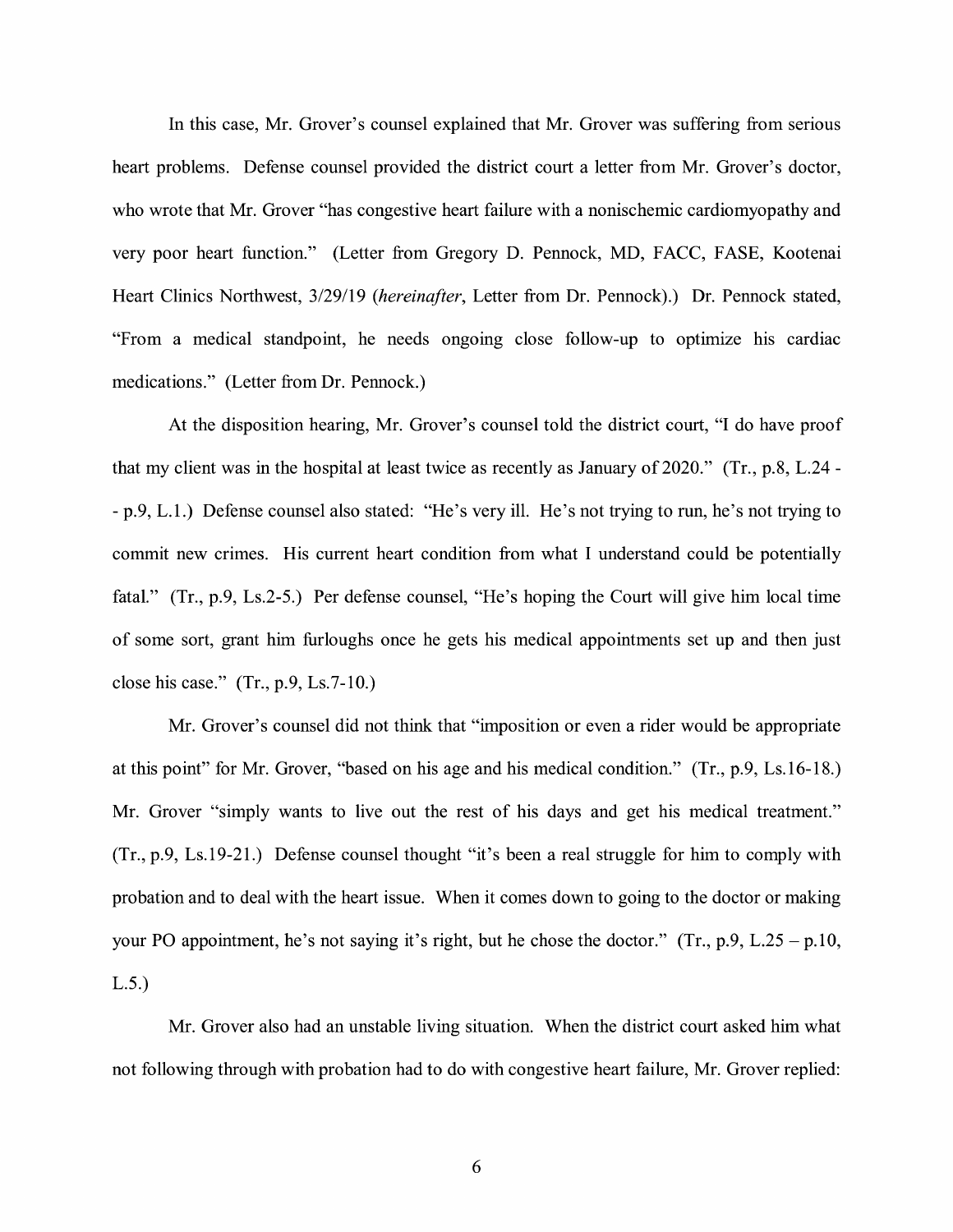"I suppose it doesn't have anything to do with it, Your Honor, but I do not have a stable place to stay and, you know, when you're dealing with [addiction], so to speak, it sure makes your outlook on life a whole lot different." (Tr., p.11, L.24 - p.12, L.9.) Dr. Pennock wrote that Mr. Grover "has done a good job in cleaning up his life," and "[p] rior to his incarceration, he had stopped drinking, smoking and all drug use." (Letter from Dr. Pennock.)

Moreover, Mr. Grover told the district court: "I just want to do what's right, you know, and I understand you've given me way more chances than what I deserve. But this is just--whole outlook is just completely different. I mean, I just want to do what's right." (Tr. p.12, Ls.9-14.) When the district court asked how he would take care of himself if he did not have a stable place to live, Mr. Grover stated, "I do have a stable place to stay and I do have people that are going to help take care of me and, you know-and, you know, I will comply." (Tr., p.12, Ls.15-21.) He would "do testing, I'll do whatever you want me to do." (Tr., p.12, Ls.21-22.) Mr. Grover concluded: "I'm just begging mercy on the Court to give me this one last chance. I want to prove that I can do this and I want to do it while I'm still alive." (Tr., p.12, Ls.23-25.)

In light of the above, Mr. Grover asserts the district court abused its discretion when it revoked his probation and retained jurisdiction. The district court should have instead followed Mr. Grover's recommendations and continued him on probation, with some local jail time.